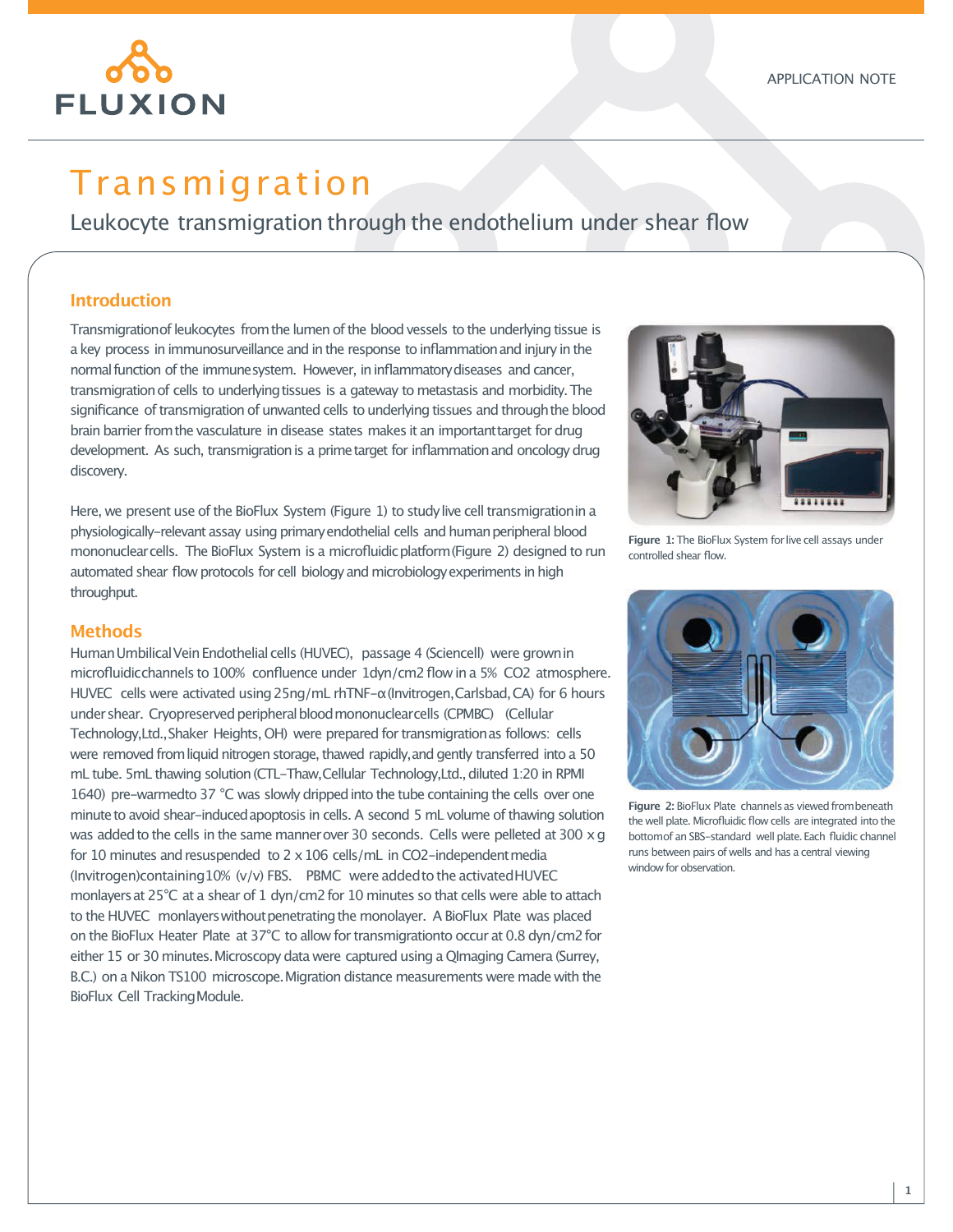## **Transmigration**

Leukocyte transmigration through the endothelium under shear flow

### **Results**

Live cell imaging was used to study transmigration under flow in the BioFlux System. First, migration and transmigration were investigated using time-lapse image capture. Cells were observed both migrating and transmigrating (Figure 3) under shear flow at 37°C for 15 minutes. The average distance cells migrated during the time lapse recording was 31  $\mu$ m ( $\pm$ 4.45  $\mu$ m, standard error for 25 cells). Cells in the process of transmigration, transitioning from above to below the HUVEC monolayer, moved a shorter distance, approximately 30µm, compared to cells engaged in slow rolling or active migration on top of the monolayer;maximum distances observed were 90 and 83µmrespectively.

Transmigrationwas then assessed simultaneouslyin 24 channels on HUVEC monolayerswhich were stimulated with TNF-α.CPBMC were added to monolayersunder flow.Images were captured after 10 minof perfusion at roomtemperature andafter 30 minutes at 37°C, a temperature permissivefor transmigration. In fields of view 250 x 300 $\mu$ m, 34% ( $\pm$ 13%) of cells transmigratedthroughthe HUVEC monolayersas defined by a change in phase-contrast(phase brightto phase dark), and shape (spherical to amoeboid)(Figure 4A). Fields with lower numbers of cells attached had higher levels of transmigration(Figure 4B). This phenomenon could be a function of physical space for the cells to move or contact receptors required for transmigration.



**Figure 3. Time-lapsemontage of a CPBMC undergoing transmigration.** Images were recorded at 30 second time intervals at a shear flow of 0.8 dyn/cm2 (data shown chronologically from top left to bottom right). A Z-stack image, using maximum intensity, is shown to illustrate the trajectory of the cell being observed (bottom right panel). This cell moved a total distance of 24µm. Scale bar = 20µm.